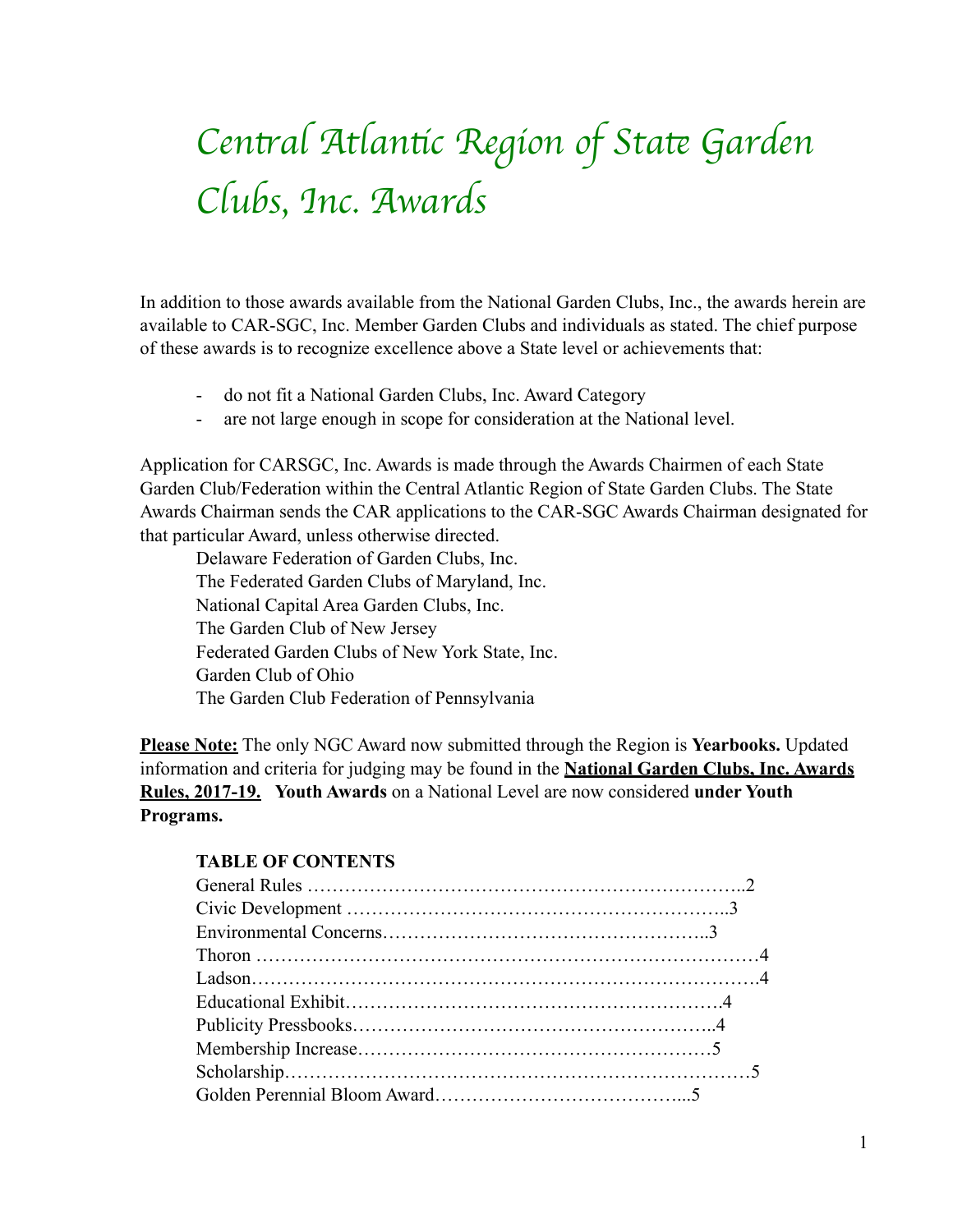# CAR-SGC AWARDS TO INDIVIDUALS AND OR CLUBS:

#### General Rules

- 1. The CAR-SGC Awards Year shall be January 1 to December 31.
- 2. Applications shall be in the hands of the CAR-SGC Awards Chairman, unless otherwise stated, no later than April 1.
- 3. Applications should have won a state award or be screened by the State Awards Committee to assure high quality.
- 4. No club shall win the same award two years in succession.
- 5. Awards will be presented at the CAR-SGC Conference. Any Books of Evidence may be picked up by the State Presidents.
- 6. Limit of one entry per state per award or per size category (small, medium and large club category.)
- 7. Note that CAR-SGC Categories of Club Size differ from thoe of NGC.

SCALE OF POINTS FOR ALL CAR-SGC AWARDS (exception: Publicity Pressbook Books)

Presentation 5pts.- neat, concise, includes all required information on the Application Form (3 sheets allowed), or the Book of Evidence, if required.

Achievement 65 pts. – scope of project' need and fulfillment; benefit; accomplishment;

comprehensiveness of work; activities to attain goals; evaluation of goals reached; educational; prior planning; very brief history if continuing project; financial report, other.

Participation 15 pts. – size of club; involvement of members, community, government agencies, professionals, youth, residents in facilities, others. Not all of these have to be involved.

Record or Documentation 15 pts. – supporting data (as applicable), clear, well-labeled and neatly attached before & after photographs if applicable, landscape plan (does not have to be

professionally drawn), financial report, letters of appreciation, community awards, newspaper/ magazine articles (if possible), radio or TV script (if possible), etc. Photocopies are permitted. TOTAL 100 PTS.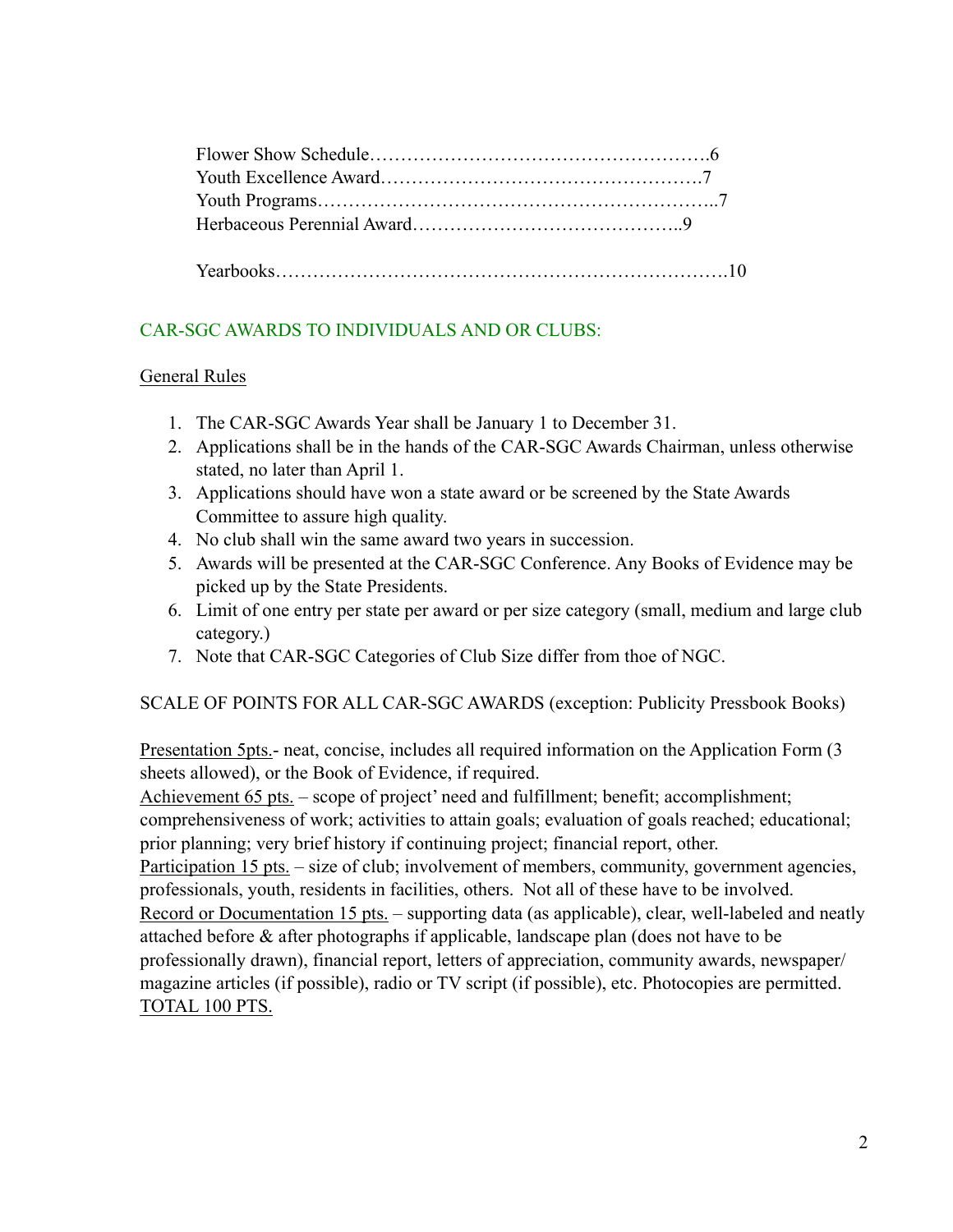#### APPLICATION FORMS

The CARSGC Application Form and procedure for applying for awards is on the website. The application form contains topics to be addressed along with any supporting photographs.

- There is a three  $(3)$  page limit, using only the front of the page.
- Binders and vinyl sheet protectors are no longer allowed.<br>• Applications will be returned Exceptions noted.
- Applications will be returned. Exceptions noted.<br>• Application may be submitted electronically to the
- Application may be submitted electronically to the CAR-SGC Awards Chairman where applicable.

#### PROCEDURE

The State Awards Committee shall choose the applicants to be sent for CAR-SGC awards. The State Awards Chairman will complete the CAR-SGC Application Form and send to the CAR-SGC Awards Chairman.

#### MONETARY AWARDS

Monetary awards sponsored by the Region may be subject to change depending on the financial status of the Region.

# **CIVIC DEVELOPMENT AND IMPROVEMENT AWARD**

CERTIFICATE and \$100 in each category Categories: Small Club – up to 25 members Medium Club – 26-50 members

Large Club – over 50 members

Awarded to a Member Club for the best project involving civic development and improvement. The project may be one that is completed in one season or may be a completed section of an ongoing project.

Accomplishments during the current awards year should be emphasized. Project should benefit or beautify, stimulate civic pride, supply added conveniences or enlarged opportunities for the community. Advice and/or support may be obtained from various sources (city officials, civic groups, landscape architects, nurserymen, etc.)

NOTE – Refer to CAR-SGC General Rules. Send to Chair (Phyllis Besch [pdbesch@aol.com\)](mailto:pdbesch@aol.com) no later than April 1.

#### **ENVIRONMENTAL CONCERN AWARD**

CERTIFICATE and \$100 in each category Categories: Small club – up to 25 members Medium  $Club - 26 - 50$  members Large Club – over 50 members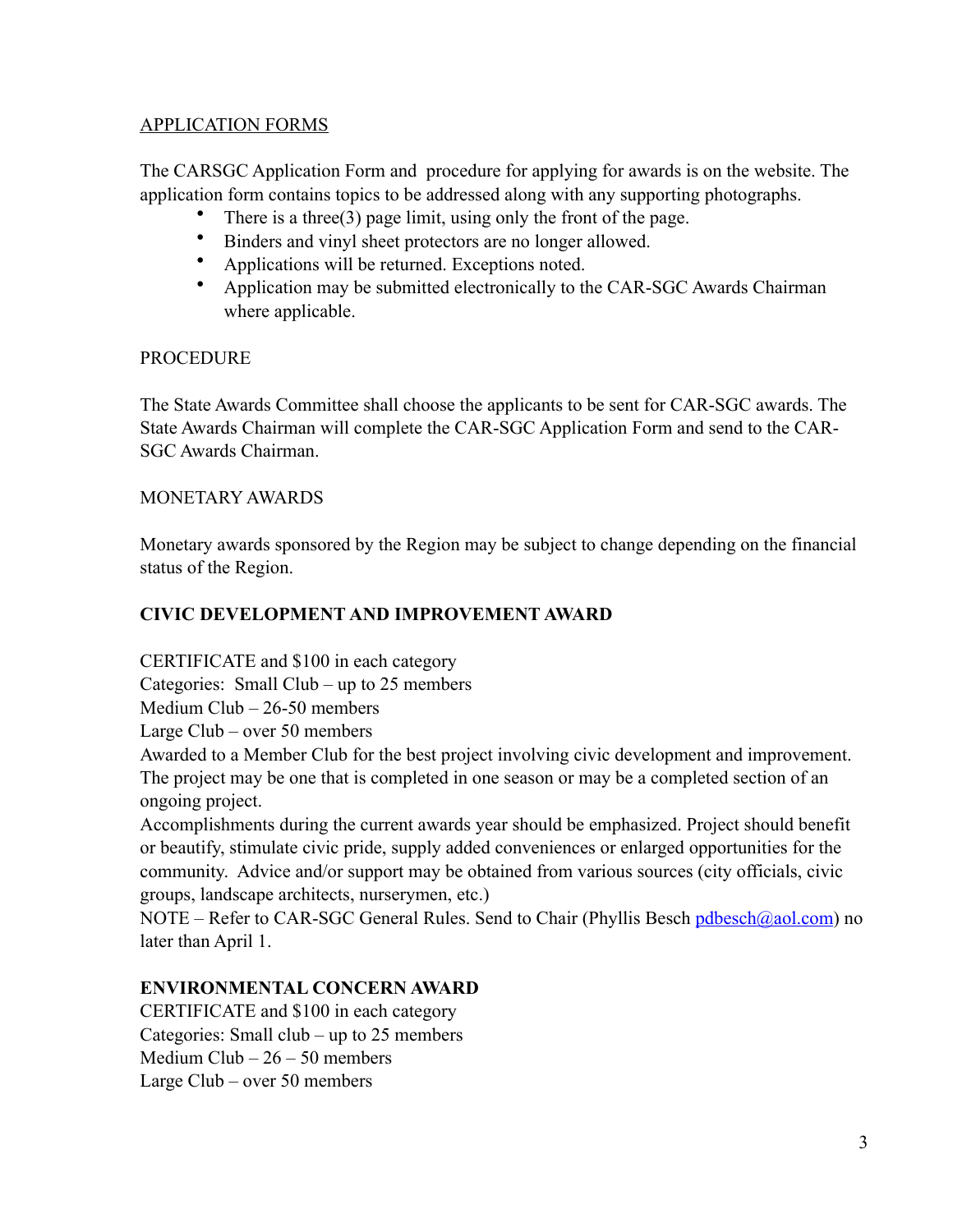Awarded to a Member Club for the gest effort to create awareness of the need to protect and/or conserve our environment. May be for a completed project/effort or for a completed section of an on-going project/effort.

NOTE: Refer to CAR-SGC General Rules. Send to Chair (Pat Rupiper.*[patrupiper@gmail.com](mailto:patrupiper@gmail.com)*) no later than April 1.

# **THE VIOLET S. THORON AWARD**

# CERTIFICATE;

Awarded annually to a Member Club, District, or State (having no Districts) for an outstanding project in the field of Landscape Design and/or for conducting the most complete and effective program of education in Landscape Design. May be awarded for a single project or educational program. Project may be one that is completed in one season

or a completed section of an on-gong project. Work completed during the current awards year should be emphasized. The Judging Committee on the State level shall include an accredited Landscape Design Consultant. The CARSGC Landscape Design Representative shall choose a committee to judge the Thoron Award.

NOTE; Refer to CAR-SGC General Rules. Send to Chair (Jane Bersch, *janebersch*@aol.com) no later than April 1.

# **JEAN LADSON OUTSTANDING ACHIEVEMENT AWARD-**

CERTIFICATE and \$100 in each category

Categories; Small club – up to 25 members

Medium  $club - 26 - 50$  members

Large club – over 50 members

Awarded to a Club or Group of Clubs presenting the most outstanding garden club work that is not eligible for any other CAR-SGC Award. Youth involvement is considered a plus. NOTE: - Refer to CAR-SGC General Rules. Send to Chair ([Blewismlk@aol.com\)](mailto:Blewismlk@aol.com) no later than April 1.

# **OUTSTANDING EDUCATIONAL EXHIBIT AWARD**

# CERTIFICATE and \$100.00

Awarded to a Garden Club or Garden Club Member(s) for an Educational Exhibit, which relates to our national objectives and is designed to instruct. Winning exhibit will be displayed at the CAR-SGC Fall Conference provided space is available. Application should include: Summary of exhibit, impetus for the exhibit, where and when exhibit was displayed, number of people viewing the exhibit, concrete results of the exhibit (if known).

Two photographs may be sent electronically.

NOTE – Refer to CAR-SGC General Rules (Send to Chair (Bette Lewis, [Blewismlk@aol.com](mailto:Blewismlk@aol.com)) before April 1.

# **PUBLICITY PRESSBOOK AWARDS**

CERTIFICATE OF COMMENDATION in each category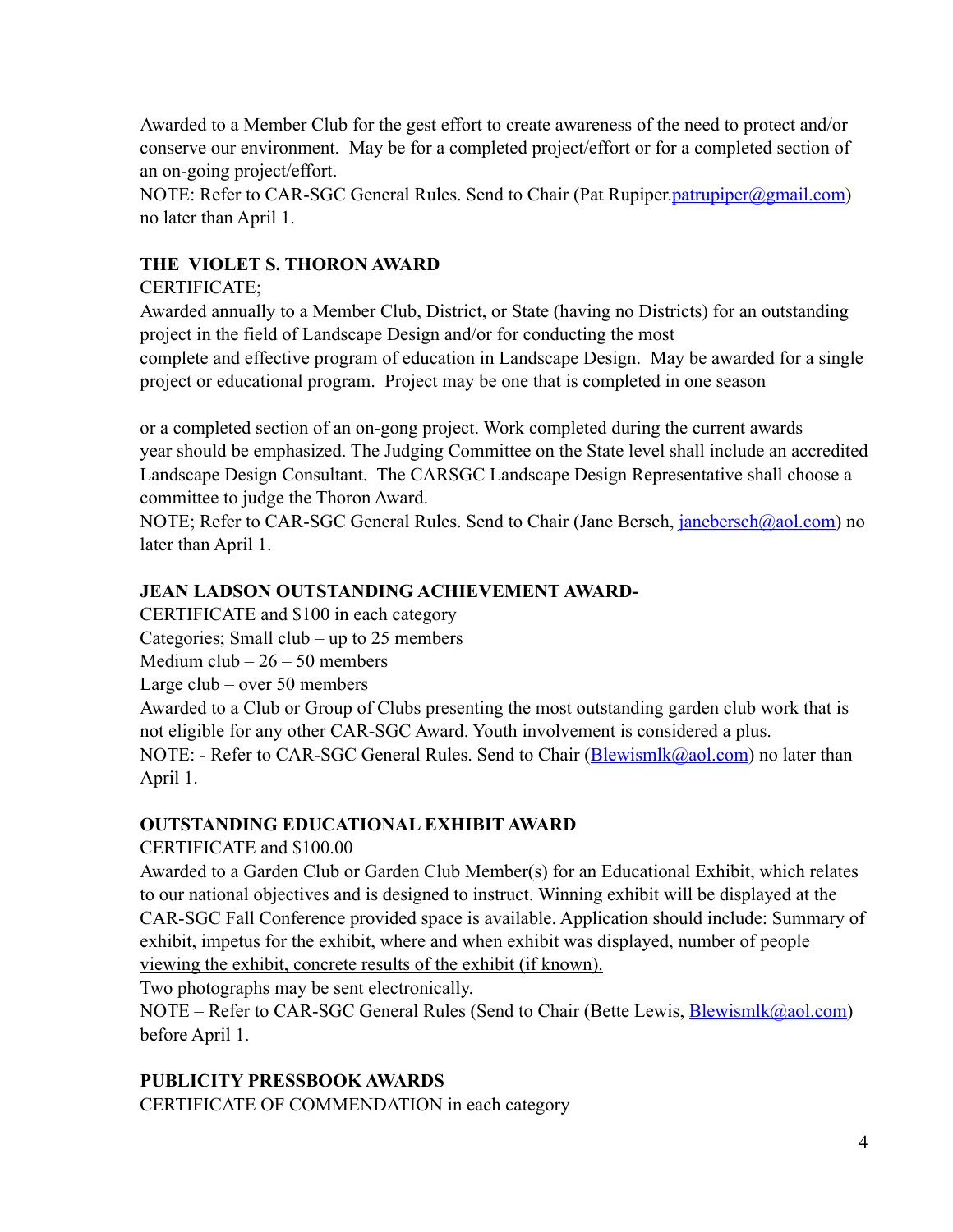Categories: Small club – up to 25 members

Medium  $club - 26 - 50$  members

Large club – over 50 members

Group of Member Clubs, Councils, Districts

Certificate may be awarded to winning books of evidence exhibiting quality, quantity, and diversity of coverage in the print media promoting garden clubs and their goals and objectives. Complete the necessary information on the CAR-SGC Application Form and prepare a Book of Evidence. No limit on the number of pages.

NOTE: Refer to CAR-SGC General Rules. Send to Chair (Mary Noel, [mhnoel@earthlink.net](mailto:mhnoel@earthlink.net)) no later than April 1.

# **MEMBERSHIP INCREASE CERTIFICATE**

Awarded to the State Garden Club/Federation showing the greatest percentage increase in paid membership over the previous fiscal year. Regional Membership Representative determines the results by comparing National Garden Clubs, Inc. paid membership statistics between October 31 of the past and current year.

# **CAR-SGC SCHOLARSHIP AWARD**

One (1) or more \$1000 Scholarships may be awarded each year and presented at the Fall Conference.

Each State may submit one (1) application. The application is sent to the CAR-SGC Scholarship Awards Representative by the July 1 deadline. Applications are judged by three (3) former CAR-SGC Directors chosen by the current Director and current CAR-SGC Scholarship Representative.

Application Requirements:

The *The NGC Scholarship Form* is to be used. Follow all directions and include the following:

- A. Application form.
- B. Complete official academic transcript.
- C. Personal letter from applicant, discussing goals, background, financial need and commitment to chosen field of study. (Limited to two typed pages only).
- D. List of extracurricular activities, honors, recognitions received.
- E. Financial Aid form.
- F. Three letters of recommendation, focusing on the following, and limited to one typed page.
	- 1. Scholastic abilities
	- 2. Character
	- 3. Work related experience

Send to Chair (Angie Raitano, ([Angie.raitano@comcast.net](mailto:Angie.raitano@comcast.net), 74 Hillcrest drive, Charleroi, PA 15022-2516) no later than July 1.

NOTE: NGC Scholarship winners are not eligible for the CAR-SGC Scholarship award.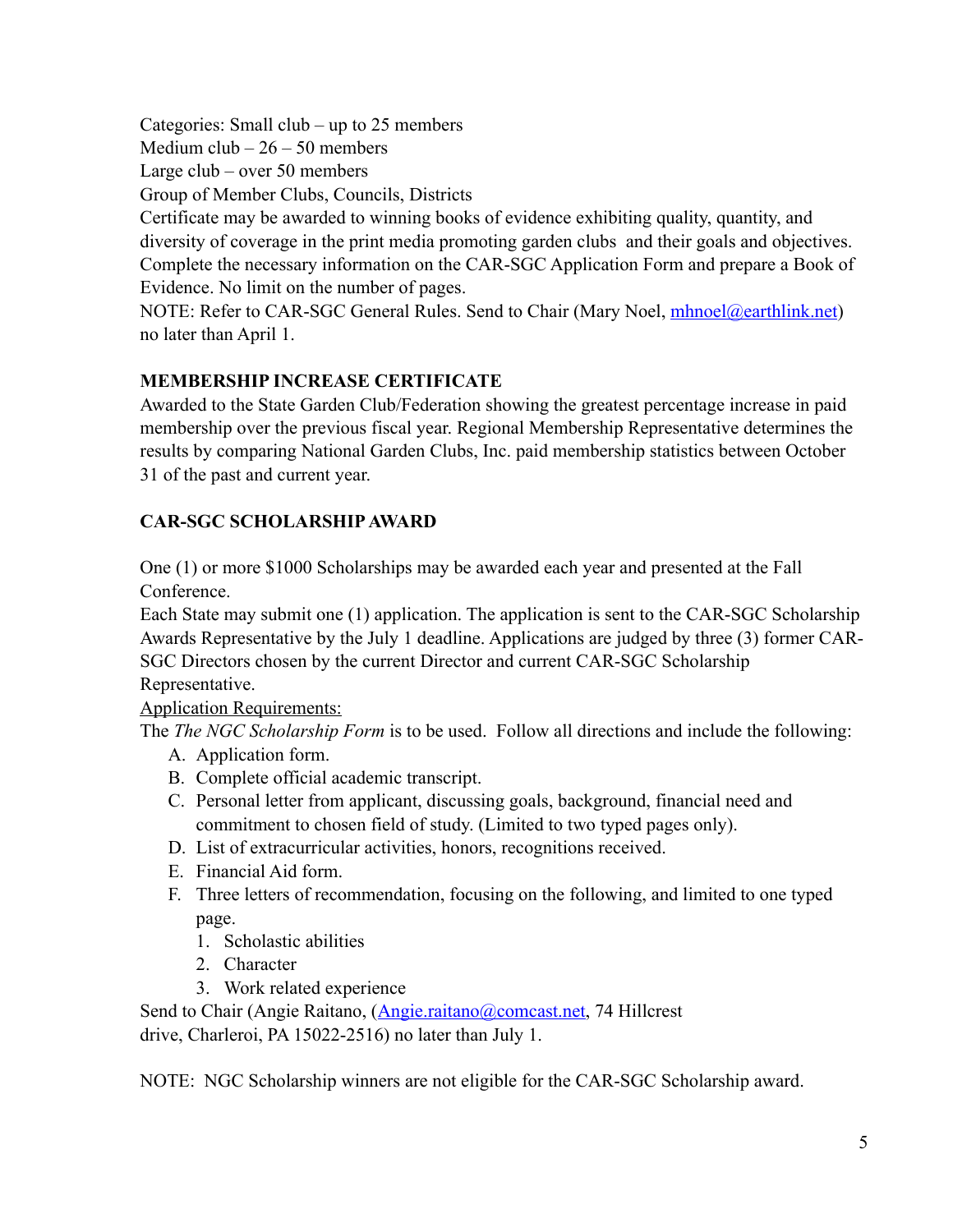#### **GOLDEN PERENNIAL BLOOM AWARD**

Certificate and recognition at the CAR-SGC Fall Conference.

Presented to the Regional winner in the State's Perennial Bloom Award Competition. To be eligible for the Golden Perennial Bloom Award, clubs must choose their Perennial Bloom candidate(s) and send the application for ONE candidate to the District Director by **July 1.** Up to 4 pages of supporting data may be included, as well as the picture of the winner. Applicants or this award are not eligible for the NGC Award of Honor. District Awards Chairmen, after reviewing all Club applications, must select ONE winner from all clubs and send this application to the State Awards Chairman by **August 1.** State Awards Chairmen will select ONE State Winner & send this application to CAR-SGC Perennial Bloom Chairman: Gail S. Corle, 26 Mansion Blvd., Altoona, PA 16602-3252 or [gcorle1214@gmail.com](mailto:gcorle1214@gmail.com) by the deadline of **August 31.** 

NOTE: Each club is asked to present and plant a tree or shrub in honor of each of their Perennial Bloom Awardees. Complete information for this award, an application and a certificate are included on the CAR0-SGC website.

#### **FLOWER SHOW SCHEDULE AWARD**

CERTIFICATE and \$50 in each category

Categories:

Small Standard Flower Show Schedule\* Standard Flower Show Schedule\* Youth Small Standard Show Schedule\* Youth Standard Flower Show Schedule\* Horticulture Specialty Flower Show Schedule\* Design Specialty Flower Show Schedule\*

\*Refer to *Handbook for Flower Shows 2017, pgs. 7-9,* 

Awarded to a Member Club, Group of Member Clubs, District, or Council for an outstanding schedule in its category. Schedule shall be for a flower show held during the calendar year (January 1 through December 31). Winning schedule must score 95 or more. The judging Committee at the State level shall include an accredited Flower Show School Instructor and/or Flower Show School/Symposium Chairman. The CAR-SGC Flower Show School/Instructors Chairman shall choose the committee to judge this award.

NOTE – Refer to CAR-SGC General Rules.

#### SCALE OF POINTS

Format

………………………………………………………………………………………………………

…………15

Terminology clear, Presentation Complete by Concise(10), Font size and type readable(5)

#### Content

……………………………………………………………………………………………………… …………70

 All information included meets Handbook requirements for category of show entered(40), Number and type of horticulture classes appropriate for show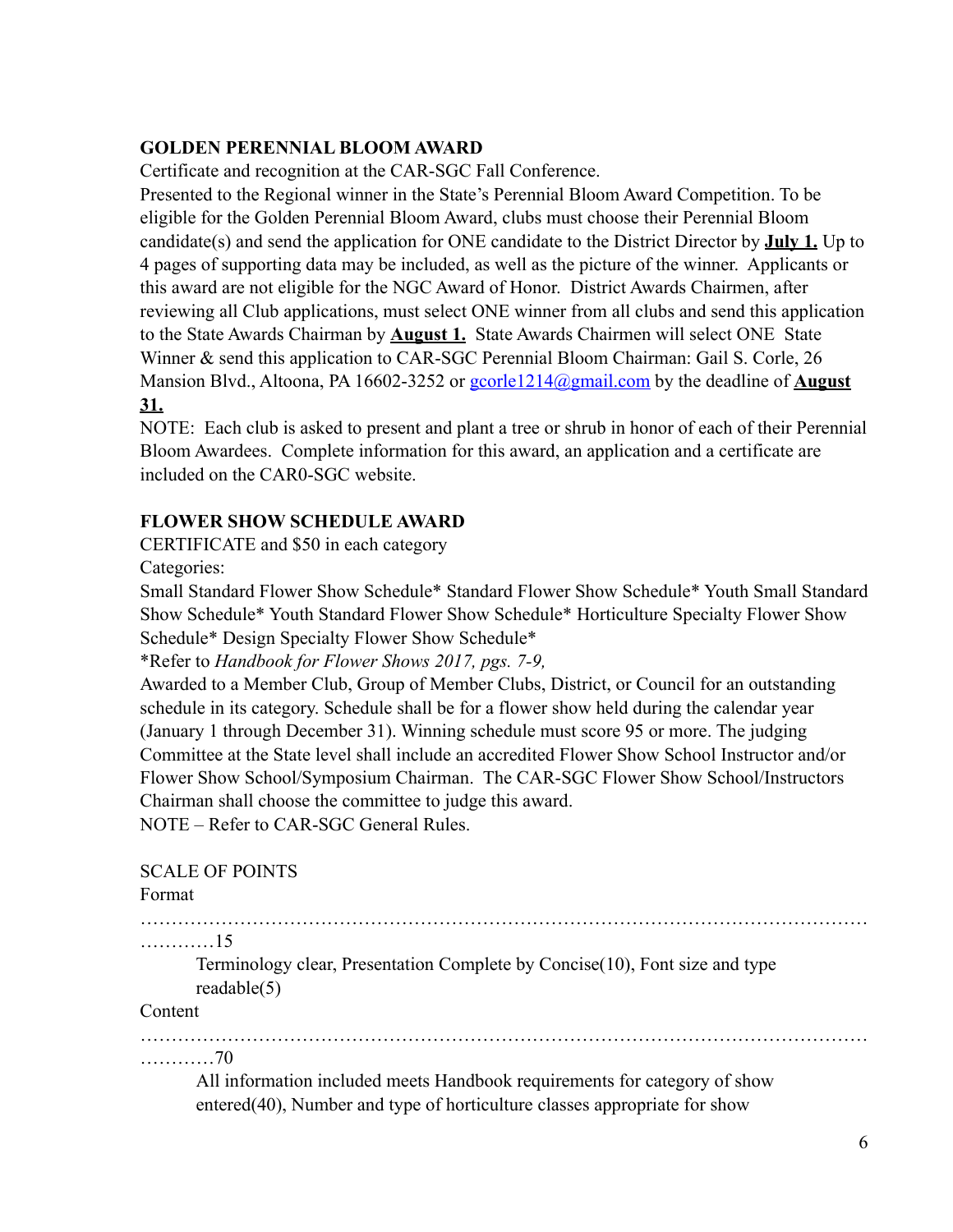size, awards offered, and season (15). Number and type of design classes appropriate for show size, awards offered and season(15)

Substantiating Data

………………………………………………………………………………………………..15

 Schedule requirements, information and classes/awards, Organized in a Practical and functional manner (10) Theme appropriate, workable and evident throughout class schedule (5).

NOTE: Refer to CAR-SGC General Rules. Send to Chair (Mary Ellen Alden, mellon.alden@icloud.com) by April 1.

# **CAR-SGC YOUTH EXCELLENCE AWARD**

CERTIFICATE OF RECOGNITION and \$50

Awarded to the Youth Garden Club (sponsored by a Member Garden Club) which receives the highest evaluation in proportion to size for the accomplishment of Regional and National objectives. Award is based on submission of a scrapbook documenting the activities of the Club using photographs, publicity, and a printed schedule of the year's programs and projects. There is no limit on the number of pages.

#### SCALE OF POINTS

| (Cover, Page 1, Clear, concise presentation, neat)               |  |
|------------------------------------------------------------------|--|
|                                                                  |  |
|                                                                  |  |
| (Photographs and captions, Publicity, Printed Schedule of Year's |  |
| Programs and Projects)                                           |  |
| Accomplishment of Regional and National                          |  |
|                                                                  |  |
|                                                                  |  |
|                                                                  |  |

# **CAR-SGC / NGC YOUTH PROGRAMS**

 **Flyers for each of these contests may be obtained by logging on to the NGC, website ([www.nationnalgardenclubs.org](http://www.nationnalgardenclubs.org)) clicking on "Youth Programs" and scrolling down to Youth Contests. These Awards are not listed under NGC Awards.** 

Winning entries will not be returned. They become the property of CAR-SGC/NGC or, in the case of the Smokey Bear/Woodsy Owl Poster Contest, the U. S. Forest Service.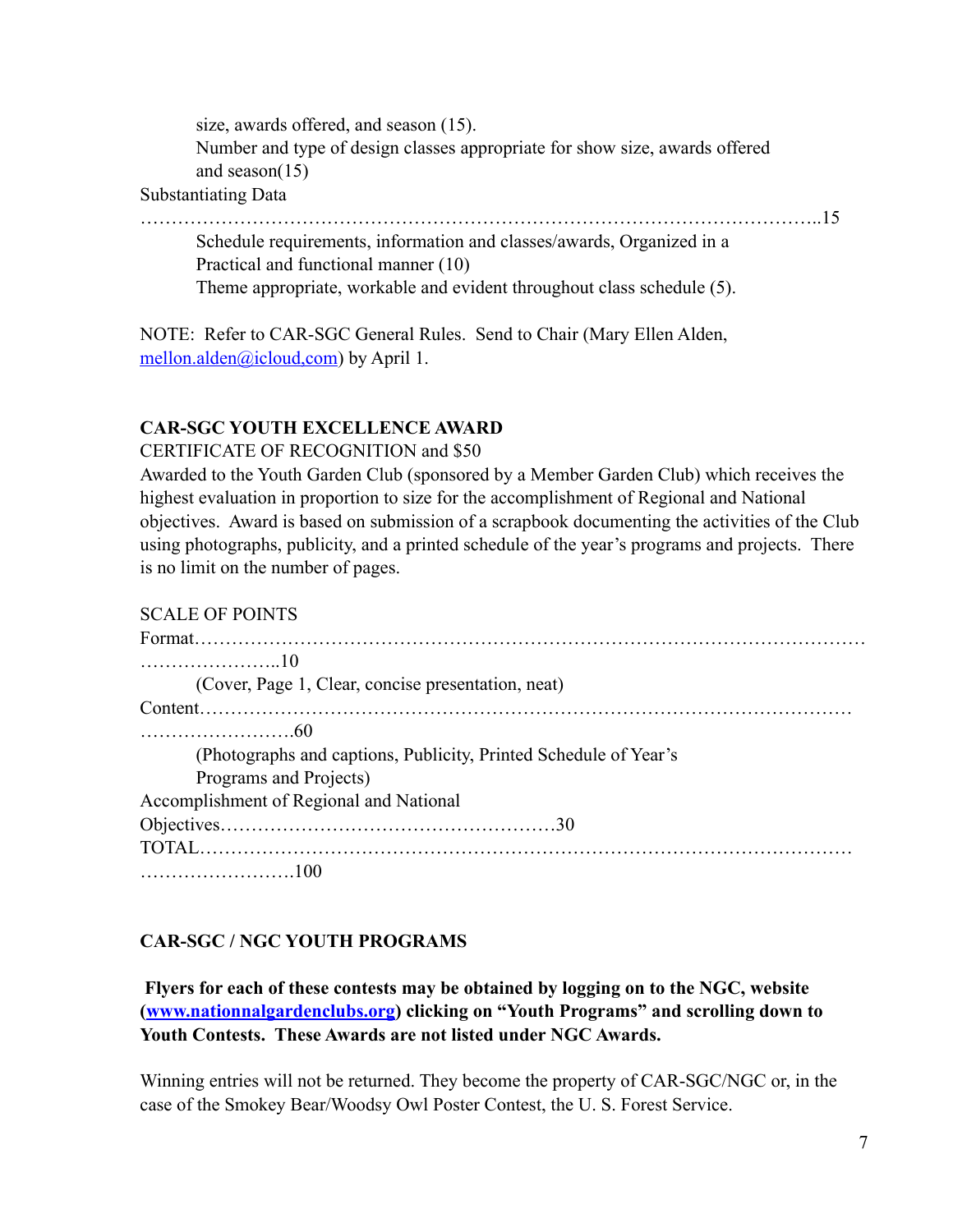#### **HIGH SCHOOL ESSAY CONTEST**

#### CERTIFICATE and \$100

Contest is open to High School students attending 9th through 12th grades. The contest must be sponsored by: single member garden club, group of member clubs, councils or districts, or a State Garden Club. All entries become the property of CAR-SGC/NGC. 2018-2019 Topic: "The Impact of Bottled Water on the Environment and Water Supply" The length of the essay must be between 500-600 words. The entry will be penalized if the essay does not conform to the required length. All words are to be counted. Students should write the essay so that it is suitable to be published in the *CAR-SGC Review or The National Gardener.*  NOTE: Refer to CAR-SGC General Rules. Send State winner to Chair (Sharon Brown, [gardensb@hotmail.com\)](mailto:gardensb@hotmail.com) by February 1.

#### SCALE OF POINTS:

| Content                  |
|--------------------------|
| . 65                     |
| Knowledge of             |
|                          |
| 25                       |
| Practicality of Proposal |
| Originality              |
| . 15                     |
|                          |
| 15                       |
| Composition              |
| $\dots 25$               |
| Vocabulary               |
| . 15                     |
| Conformance to Length    |
|                          |
| Manuscript               |
| 10                       |
| <b>TOTAL</b>             |
| . 100                    |

NATIONAL AWARD: \$1000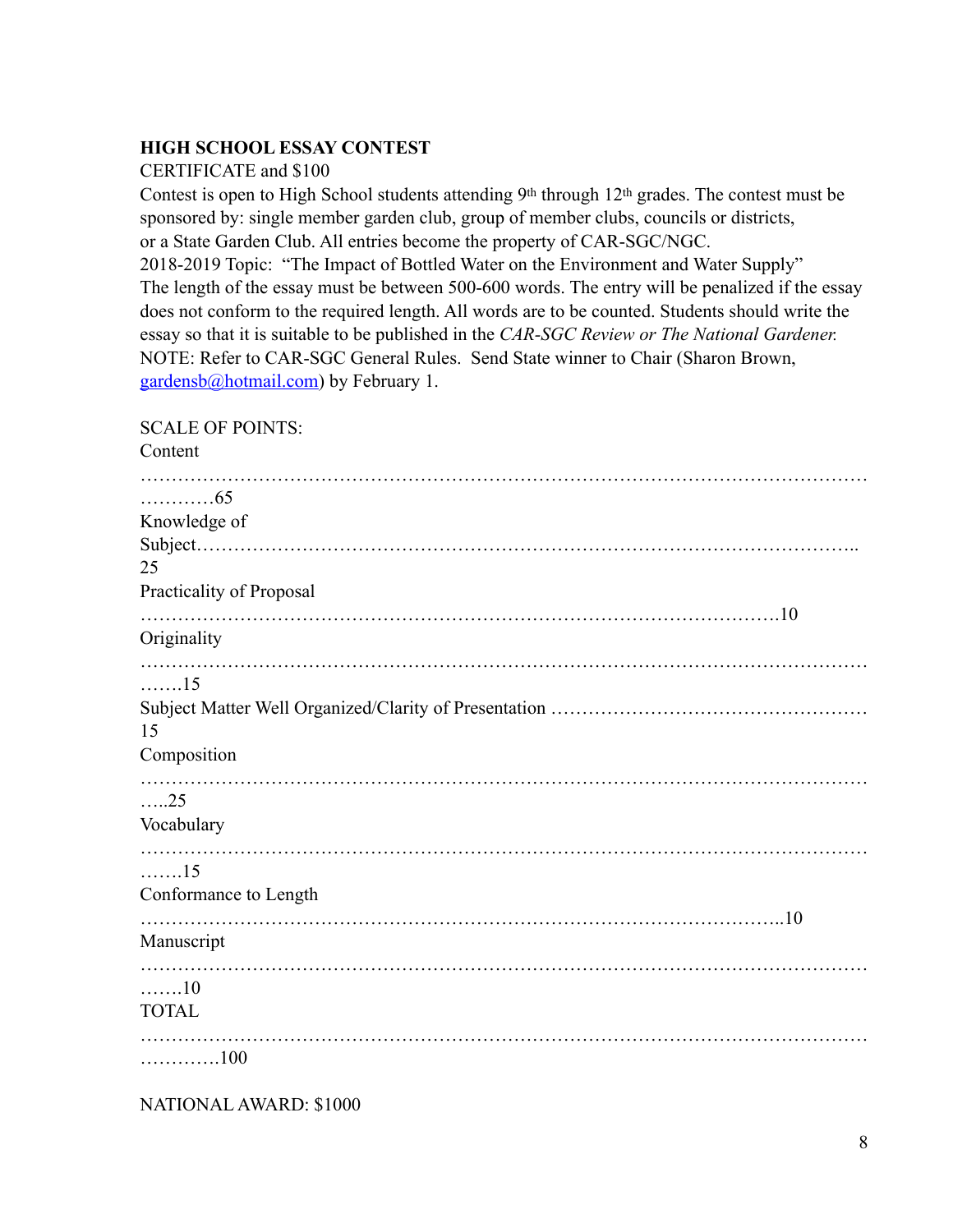# **POETRY CONTEST**

#### CERTIFICATE OF RECOGNITION TO 1ST PLACE WINNERS FOR EACH GRADE LEVEL 2018-2019 **TOPIC: "Pop Goes the Seed"**

Contest is open to Kindergarten through Ninth Grade.

- 1. All entries must be typed and titled.
- 2. Include name, address, age and school grade of participant on back of entry.
- 3. Sponsoring club must also be identified.
- 4. All entries become the property of CAR-SGC, Inc/NGC.
- 5. Poems do not have to rhyme.
- 6. Poems may be traditional verse, acrostics, bland verse, cinquains, diamond poems or Haiku.

NOTE: State winners must be sent to Chair (Sharon Brown, [gardensb@hotmail.com\)](mailto:gardensb@hotmail.com) by Feb. 1.

#### SCALE OF POINTS

# **SMOKEY BEAR/WOODSY OWL POSTER CONTEST**

CERTIFICATE OF RECOGNITION to 1<sup>st</sup> place winners in Grades  $1 - 5$ .

Winning posters will not be returned.

Open to individual student artists in grades 1 through five, who are sponsored by a Member Garden Club.

\* Smokey Bear posters must be based upon, and include Smokey's fire prevention message,

"Only YOU Can Prevent Wildfires!"

\* Woodsy Owl Posters must be based upon, and include, Woodsy's conservation message, "Lend a Hand – Care for the Land!"

Original drawings of Smokey Bear or Woodsy Owl (not both) should demonstrate the applicant's understanding of fire prevention and basic environmental conservation principles. Materials that can be used include: crayons, markers, poster paints, water colors, etc. No three-dimensional, computer-scanned or electronically generated images will be accepted. The artist's name, address, home phone number, grade level, school, teacher's name, sponsoring local garden club, city and state must be printed on the back of the poster in the lower right hand corner. (Do not use a dark marker for this information as it may show through.)

# SCALE OF POINTS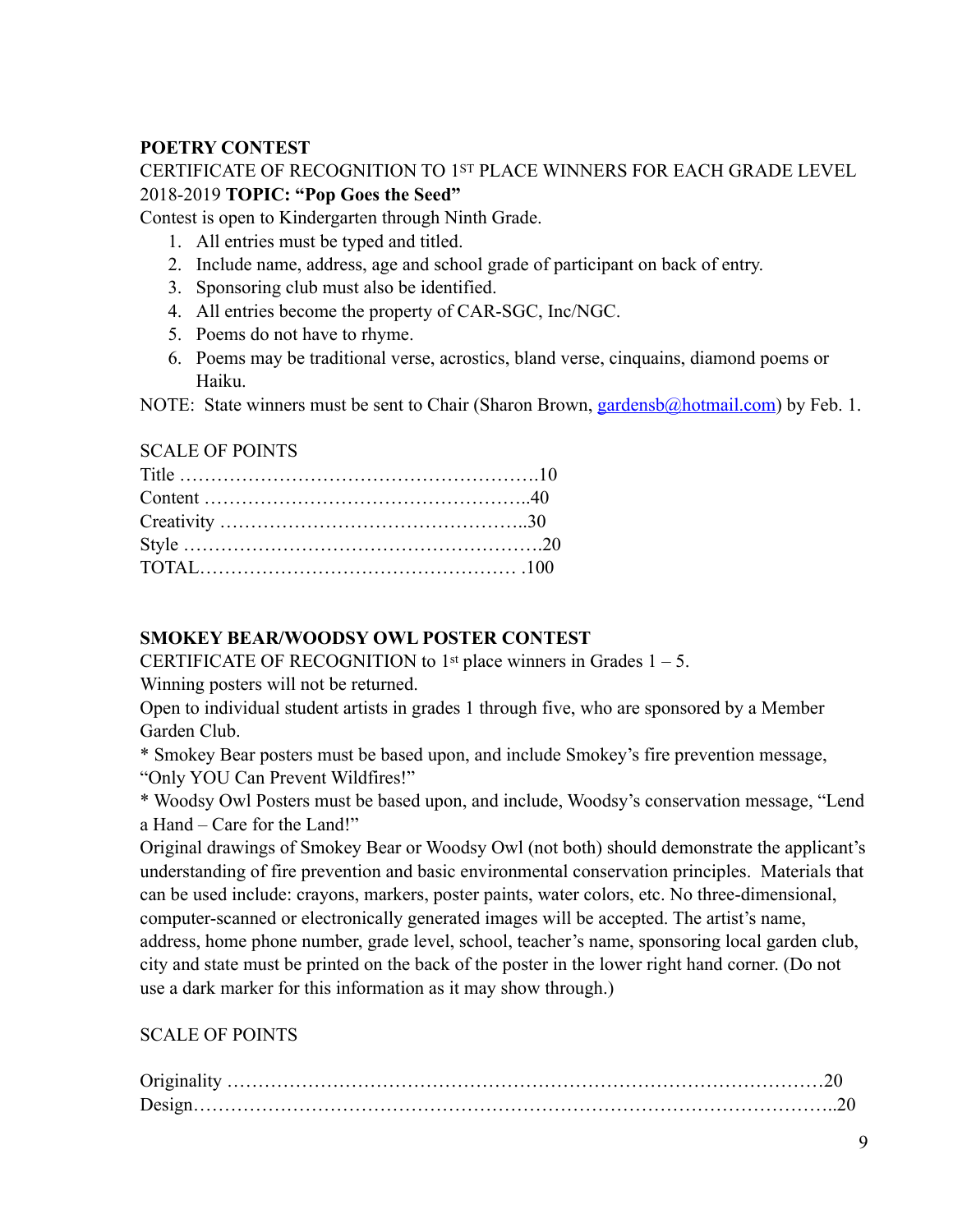NOTE: State winners are to be submitted to CAR-SGC Chair (Mickie Marquis, 122 E. Warren Street, Lebanon, Ohio 45036-1858, 513-850-1653) by February 23.

# **YOUTH SCULPTURE CONTEST**

CERTIFICATE OF RECOGNITION TO WINNERS IN GRADES 4 – 8.

Download Youth Sculpture Entry Form from NGC website.

- 1. Children in 4th grade through 8th grade will be eligible to enter the contest
- 2. The sculpture is limited to a size that would fit on an 81/2" x 11" sheet of paper and must be constructed of recyclable, reused, and reduced material
- 3. Entries should include as many photographs as can be printed on the back of the entry form; (2) 4x6 photographs are recommended
- 4. Club entries must be sent to State Chairman by your State Deadline. State winners must be sent to the CAR-SGC Chairman by Feb. 1.
- 5. Youth sculpture contest winners will be asked to submit a high quality photo of their entry to be used on the NGC website and in other NGC publications.

# SCALE OF POINTS

NOTE: State winners are to be submitted to CAR-SGC Chair (Mickie Marquis, [mickiem@cinci.rr.com](mailto:mickiem@cinci.rr.com)) Feb. 1. 122 E. Warren Street, Lebanon, OH 45036-1858.

# **THE AMERICAN HORTICULTURAL SOCIETY REGIONAL HERBACEOUS PERENNIAL AWARD**

Awarded to a Garden Club, Group of Garden Clubs, District, Council or State for an Outstanding Class or Section of Herbaceous Perennials in a Standard Flower Show.

- 1. Club, District or State Flower Show Chairmen may apply. (Plant societies excluded.)
- 2. Each State Garden Club/Federation in the CAR-SGC Region is eligible each year to receive one American Horticultural Society Regional Award for a class or section of Herbaceous Perennials in a Standard Flower show held between January 1 and December 31.
- 3. The award shall consist of an American Horticultural Society Blue Rosette and a Certificate. A donated monetary award may also be presented.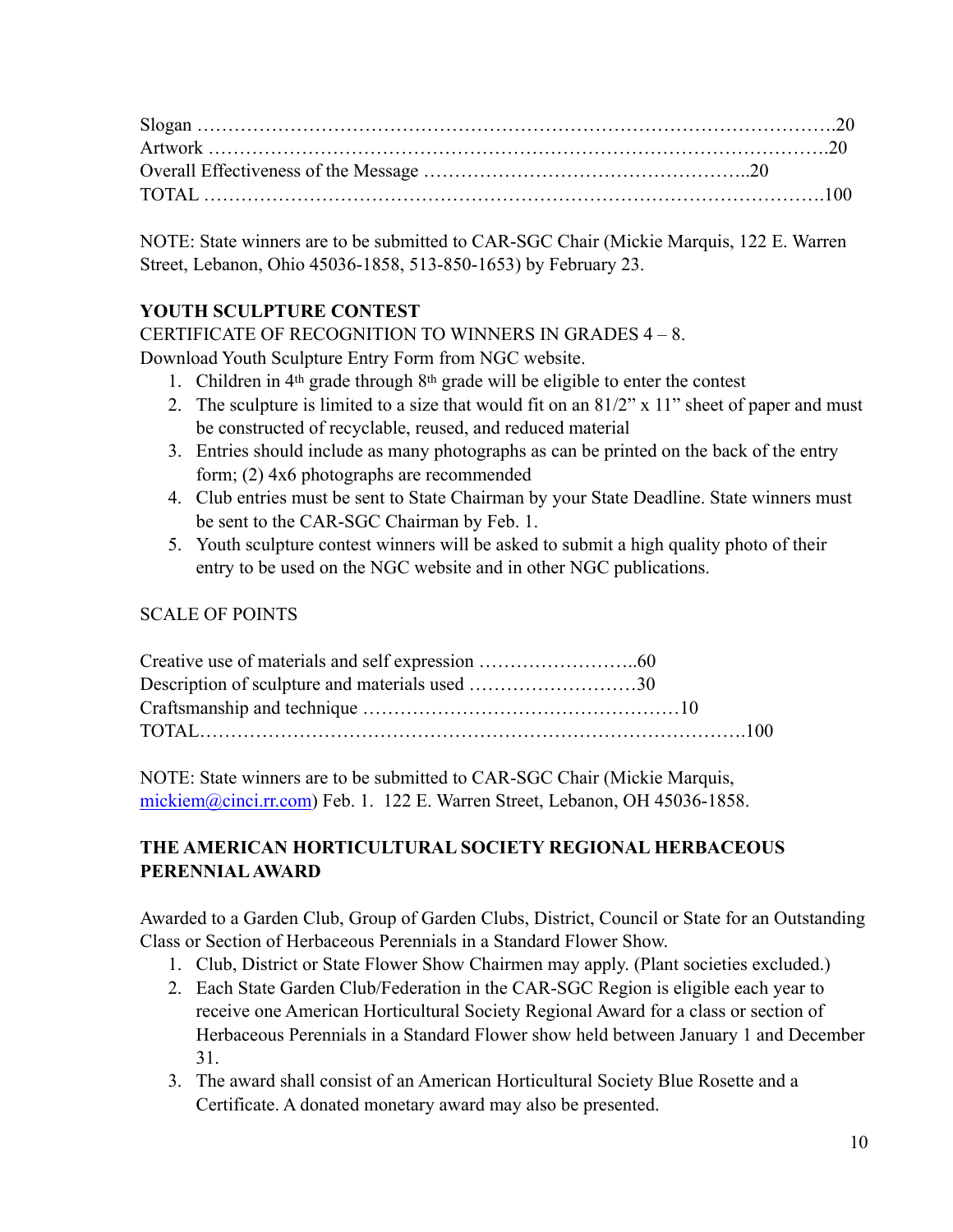- 4. The overall exhibit must be of outstanding quality and include a minimum of 20 specimens. (NOTE: Refer to the Scales of Points in the 2017 ed. *Handbook for Flower Shows*). Schedule may state application will be made for this award, if merited.
- 5. Application should include:
	- a. Date, name of State Garden Club/Federation, name of show, and location.
	- b. Brief description
	- c. List of specimens in exhibit botanically named (genus, species, and cultivar).
	- d. Clear photograph of exhibit including staging; may be sent electronically.
	- e. Clear photograph of any top awards in exhibit, if applicable; may be sent electronically.
	- f. Application is not to exceed three single pages.
- 6. The Application is sent to each State's Awards Chairman by the state's date.
- 7. Each state's winning entry is sent to the AHS Regional Awards Chair ( Shirley Nicolai) by April 1.
- 8. Six weeks before the CAR-SGC Fall Conference the AHS Regional Awards Chairman sends of listing of winners for the rosette (s) and certificate to: American Horticultural Society 7931 E. Boulevard Drive Alexandria, VA 22308-1300 Re: AHS Regional Perennial Award
- 9. The AHS Regional Perennial Awards will be presented at the CAR-SGC, Inc.  **Conference.**

# **NGC AWARDS PROCESSED THROUGH THE REGION**

# **YEARBOOKS – Use NGC Application for these awards.**

#### **YB-1 (clubs)**

CERTIFICATE OF COMMENDATION WITH FIRST PLACE RECOGNITION may be awarded for outstanding yearbooks in each of the following categories, determined by number of members, including Life Members, on whom NGC dues are paid. Yearbooks may be accepted for competition on the calendar year or the club year (the same yearbook may be submitted only one time in awards year). No envelope necessary. State Awards Chairman submits Yearbook winners in each category to the Regional Awards Chairman by the Regional Deadline (CAR-SGC Feb. 1). The Regional Awards Chairman sends the name of the winning entry in each category (not the actual yearbooks) to Awards Chairman, Mary Ann Ferguson-Rich by no later than March 30th.

**YB-1** Single member garden club : Categories:

- 1. Club under 20 members
- 2. Club 20-29
- 3. Club 30-44
- 4. Club 45-69
- 5. Club 70-99